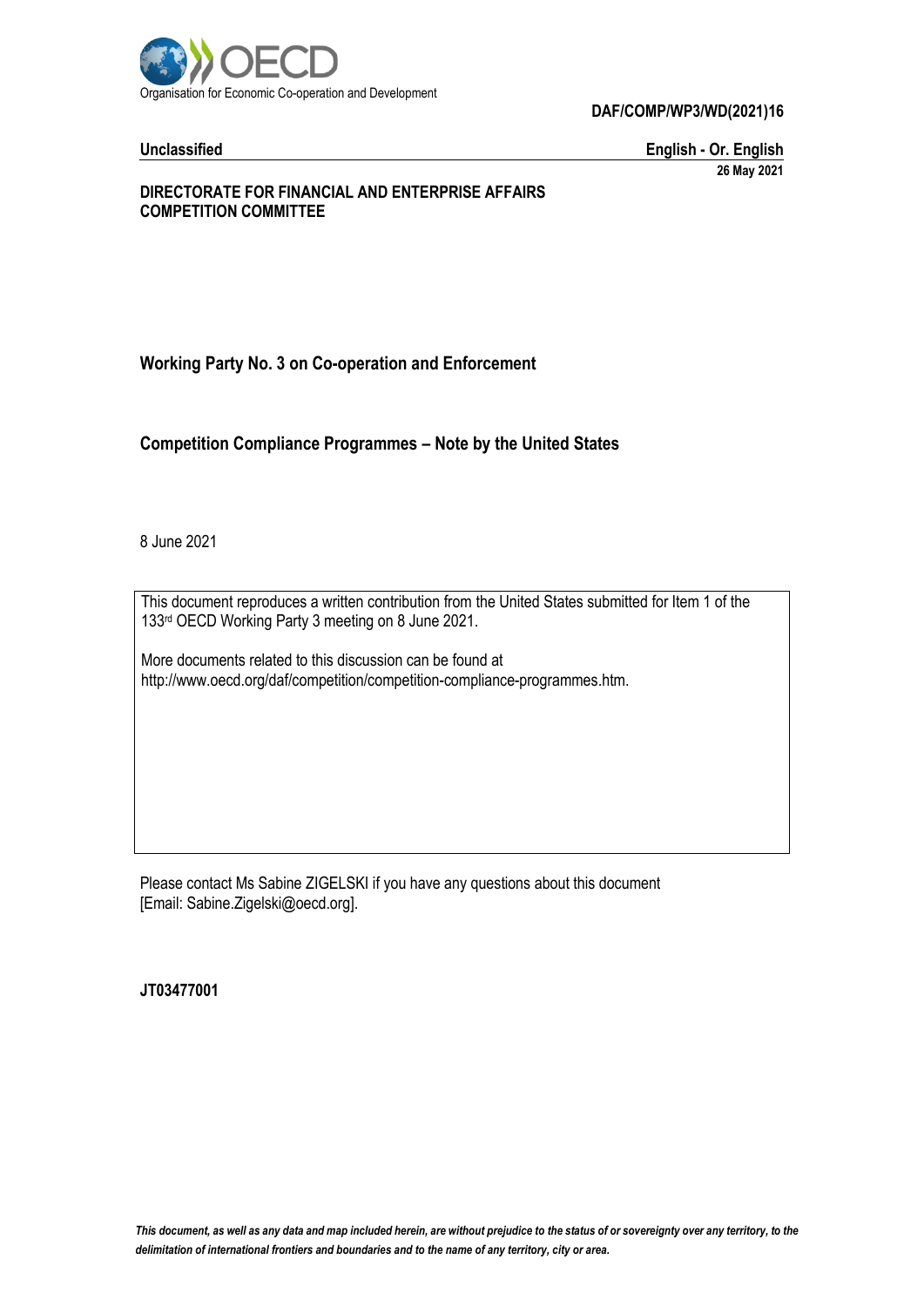# *United States*

# **1. Introduction**

1. The Antitrust Division of the United States Department of Justice criminally prosecutes corporations and individuals who participate in hardcore cartel agreements. In the United States, unreasonable restraints of trade are illegal under Section 1 of the Sherman Act.<sup>1</sup> Section 1 may be enforced both civilly and criminally,<sup>2</sup> but as a matter of prosecutorial discretion, the Antitrust Division brings criminal antitrust prosecutions only based on "*per se*" illegal conduct, such as agreements among competitors to fix prices, rig bids, and allocate customers and markets.<sup>3</sup> Criminal prosecutions of antitrust conspiracies have resulted in significant fines and long periods of incarceration.<sup>4</sup>

2. Criminal enforcement is a strong deterrent of corporate criminal activity. Effective corporate compliance policies can also play a large part in deterring and detecting cartel activity. Historically, the Antitrust Division considered a company's compliance program necessarily ineffective if that company was involved in cartel activity.<sup>5</sup> In 2019, the Division announced a change in policy that will permit Division prosecutors to consider the effectiveness of a compliance policy when making charging decisions.<sup>6</sup> This means that companies seeking a negotiated criminal resolution may resolve their liability through entering into a Deferred Prosecution Agreement (DPA) if, after considering the company's compliance program together with the other factors contained in the Department of Justice's Principles of Federal Prosecution of Business Organizations, the Division believes that it was adequate and effectively implemented, notwithstanding the cartel activity.<sup>7</sup> This change provides an important incentive for companies to create and maintain effective

<sup>&</sup>lt;sup>1</sup> 15 United States Code § 1,

[https://uscode.house.gov/browse/prelim@title15/chapter1&edition=prelim;](https://uscode.house.gov/browse/prelim@title15/chapter1&edition=prelim) *Ohio v. Am. Express Co.*, 138 S. Ct. 2274, 2283 (2018) (explaining that the Sherman Act only proscribes unreasonable restraints of trade).

<sup>2</sup> *See* 15 U.S.C. §§ 1, 4, 15a,

[https://uscode.house.gov/browse/prelim@title15/chapter1&edition=prelim.](https://uscode.house.gov/browse/prelim@title15/chapter1&edition=prelim)

<sup>&</sup>lt;sup>3</sup> U.S. courts have held that some agreements are always unreasonable restraints of trade and are therefore illegal in and of themselves, or "*per se*" illegal. *Northern Pac. Ry. Co. v. United States*, 356 U.S. 1, 5 (1958). Those agreements include hardcore cartels: horizontal agreements on price fixing, bid rigging, and customer and market allocation. *See also* U.S. Dep't of Justice, Antitrust Division, *Antitrust Division Manual* at III.C.1 (5th ed. Updated 2016), [https://www.justice.gov/atr/file/761166/download.](https://www.justice.gov/atr/file/761166/download)

<sup>4</sup> Statistics showing the number of corporations and individuals charged, as well as total fines and penalties imposed and average prison sentences in months can be found on the Antitrust Division's website: [https://www.justice.gov/atr/criminal-enforcement-fine-and-jail-charts.](https://www.justice.gov/atr/criminal-enforcement-fine-and-jail-charts) 

<sup>5</sup> *See* M. Delrahim, *Wind of Change: A New Model for Incentivizing Antitrust Compliance Programs* (2019), [https://www.justice.gov/opa/speech/assistant-attorney-general-makan-delrahim-delivers](https://www.justice.gov/opa/speech/assistant-attorney-general-makan-delrahim-delivers-remarks-new-york-university-school-l-0)[remarks-new-york-university-school-l-0.](https://www.justice.gov/opa/speech/assistant-attorney-general-makan-delrahim-delivers-remarks-new-york-university-school-l-0) 

<sup>6</sup> *Id.*

<sup>7</sup> *Id.*; U.S. Dep't of Justice, *Justice Manual*, 9-28.300 Factors to be Considered, [https://www.justice.gov/jm/jm-9-28000-principles-federal-prosecution-business-organizations#9-](https://www.justice.gov/jm/jm-9-28000-principles-federal-prosecution-business-organizations#9-28.300) [28.300](https://www.justice.gov/jm/jm-9-28000-principles-federal-prosecution-business-organizations#9-28.300) (identifying the "adequacy and effectiveness of the corporation's compliance program at the time of the offense, as well as at the time of a charging decision" as one of the eleven factors considered).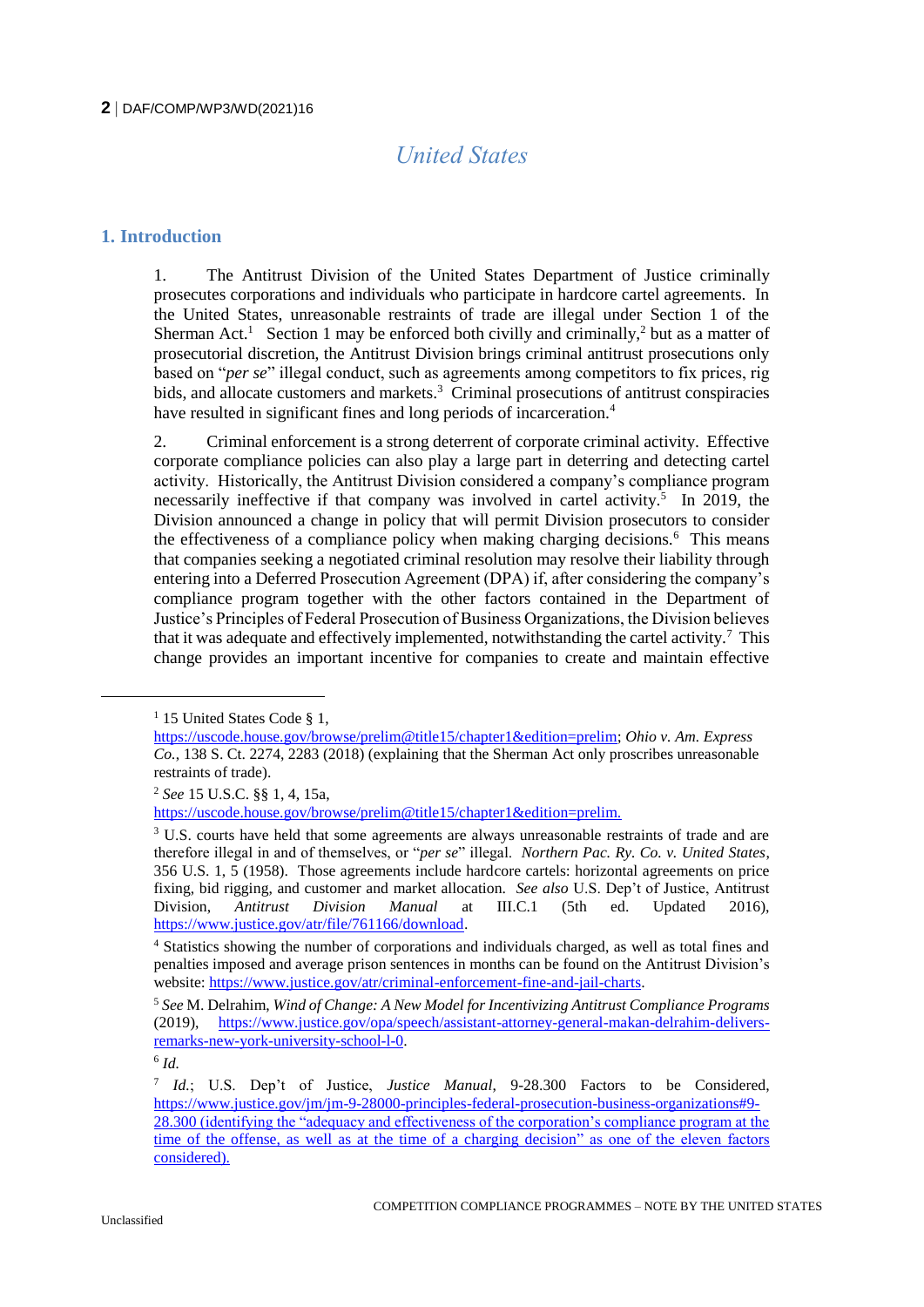compliance programs. The Antitrust Division takes into account the size and resources of a company in evaluating that company's antitrust compliance program.<sup>8</sup>

3. This submission provides an overview of antitrust crimes in the United States, explains the changes in the Antitrust Division's policy regarding consideration of corporate compliance policies, and describes some key facets of a well-designed corporate compliance policy.

# **2. Cartel Enforcement in the United States**

#### **2.1. Nature of Antitrust Crimes**

 $\overline{a}$ 

4. The United States recognizes that antitrust crimes, by their nature, involve the functioning of the business itself and go to the heart of the business.<sup>9</sup> For example, hardcore price-fixing agreements directly affect the price at which companies sell their goods or services to their customers, just as agreements to rig bids or allocate customers or markets directly affect where and to whom corporations sell their goods or services. And agreements relating to the sale of goods or services are not the only cartel agreements that go to the heart of a business. Labor is central to American business; corporations cannot function without employees. Cartel agreements that fix wages and those that limit or prohibit solicitation or hiring of competitors' employees result in lower salaries and reduced worker mobility. <sup>10</sup>

5. High-level employees often play key roles in cartels, and the Antitrust Division has prosecuted these executives for their involvement in criminal wrongdoing.<sup>11</sup> For example, in the Division's prosecution of a price-fixing cartel in the sale of packaged seafood, the former Chief Executive Officer of Bumble Bee Foods LLC, a large producer of packaged

[https://www.ftc.gov/system/files/documents/public\\_statements/992623/ftc-](https://www.ftc.gov/system/files/documents/public_statements/992623/ftc-doj_hr_guidance_final_10-20-16.pdf)

<sup>8</sup> United States Dep't of Justice, Antitrust Division, *Evaluation of Corporate Compliance Programs in Criminal Antitrust Investigations* (Evaluation of Compliance Programs) 2 (2019), [https://www.justice.gov/atr/page/file/1182001/download.](https://www.justice.gov/atr/page/file/1182001/download)

<sup>9</sup> U.S. Dep't of Justice, *Justice Manual*, 9-28.400 Special Policy Concerns, [https://www.justice.gov/jm/jm-9-28000-principles-federal-prosecution-business-organizations#9-](https://www.justice.gov/jm/jm-9-28000-principles-federal-prosecution-business-organizations#9-28.400) [28.400;](https://www.justice.gov/jm/jm-9-28000-principles-federal-prosecution-business-organizations#9-28.400) *See also* Abrantes-Metz, R. and D. Sokol, "Antitrust Corporate Governance and Compliance" at 1, *Oxford Handbook of International Antitrust Economics* [https://papers.ssrn.com/sol3/papers.cfm?abstract\\_id=2246564](https://papers.ssrn.com/sol3/papers.cfm?abstract_id=2246564) (accessed on April 29, 2021).

<sup>10</sup> U.S. Dep't of Justice and Fed. Trade Comm., Antitrust Guidance for Human Resource Professionals (Oct. 2016), 2016.

[doj\\_hr\\_guidance\\_final\\_10-20-16.pdf.](https://www.ftc.gov/system/files/documents/public_statements/992623/ftc-doj_hr_guidance_final_10-20-16.pdf) ("Naked wage-fixing or no-poaching agreements among employers, whether entered into directly or through a third-party intermediary, are per se illegal under the antitrust laws."); *see also* Joint Statement of the Bureau of Competition of the Fed. Trade Comm. and the Antitrust Division of the Dept. of Justice Regarding COVID-19 and Competition in Labor Markets (Apr. 2020),

[https://www.ftc.gov/system/files/documents/advocacy\\_documents/joint-statement-bureau](https://www.ftc.gov/system/files/documents/advocacy_documents/joint-statement-bureau-competition-federal-trade-commission-antitrust-division-department-justice/statement_on_coronavirus_and_labor_competition_04132020_final.pdf)[competition-federal-trade-commission-antitrust-division-department](https://www.ftc.gov/system/files/documents/advocacy_documents/joint-statement-bureau-competition-federal-trade-commission-antitrust-division-department-justice/statement_on_coronavirus_and_labor_competition_04132020_final.pdf)justice/statement\_on\_coronavirus\_and\_labor\_competition\_04132020\_final.pdf.

<sup>11</sup> Combe, E. and C. Monnier (2020), "Why Managers Engage in Price Fixing? An Analytical Framework", *World Competition*, Vol. 43/1, at pp. 41-42[, http://www.emmanuelcombe.fr/wp](http://www.emmanuelcombe.fr/wp-content/uploads/2020/06/article-combe-monnier-2020.pdf)[content/uploads/2020/06/article-combe-monnier-2020.pdf](http://www.emmanuelcombe.fr/wp-content/uploads/2020/06/article-combe-monnier-2020.pdf) (accessed on May 2, 2021). *See, e.g.*, U.S. Dep't of Justice, Antitrust Division, *Former Bumble Bee CEO Sentenced to Prison for Fixing Prices of Canned Tuna*[, https://www.justice.gov/opa/pr/former-bumble-bee-ceo-sentenced-prison](https://www.justice.gov/opa/pr/former-bumble-bee-ceo-sentenced-prison-fixing-prices-canned-tuna)[fixing-prices-canned-tuna.](https://www.justice.gov/opa/pr/former-bumble-bee-ceo-sentenced-prison-fixing-prices-canned-tuna)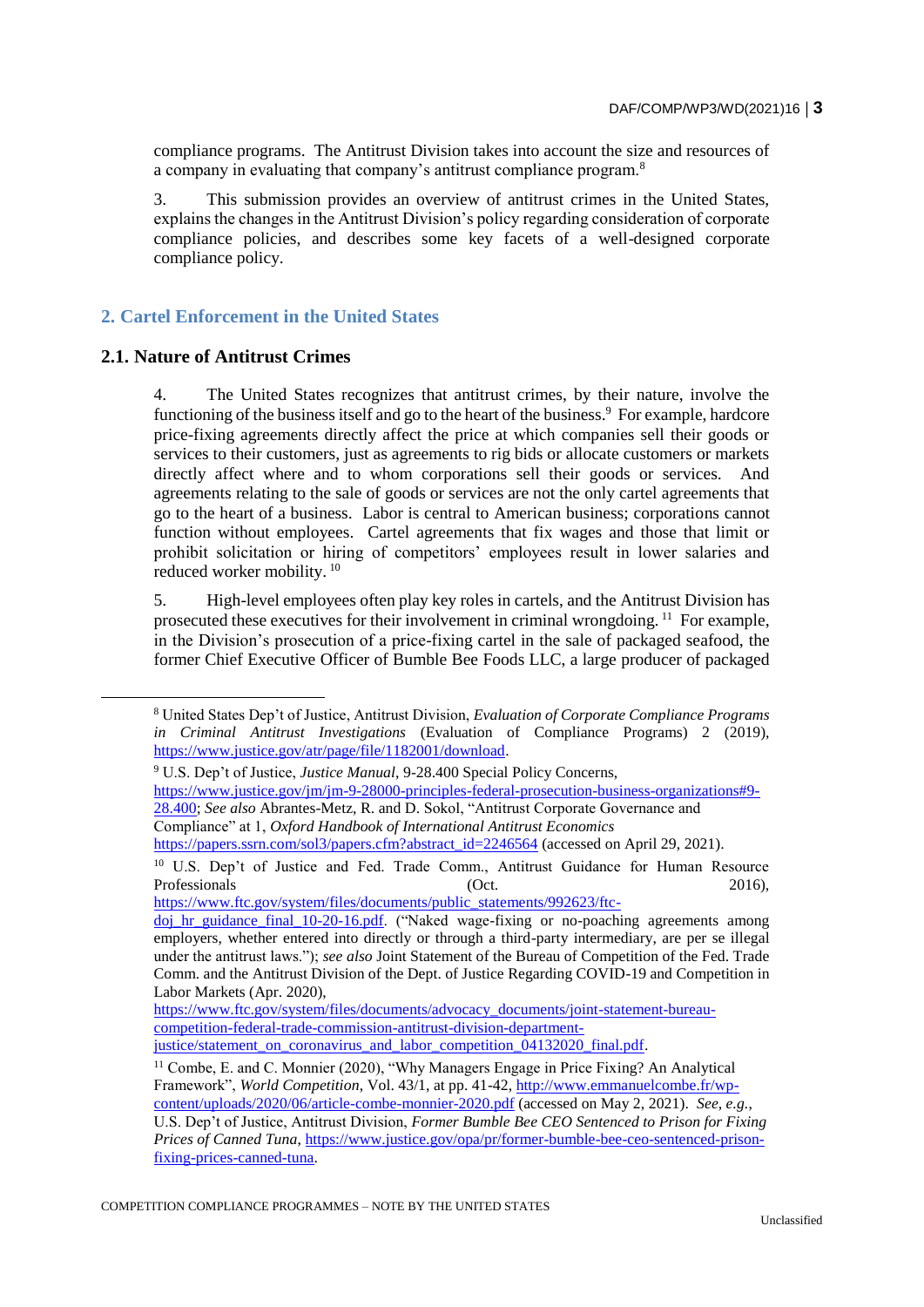seafood, was found guilty at trial.<sup>12</sup> He was sentenced to 40 months' imprisonment for his participation in the conspiracy.<sup>13</sup> Similarly, a company co-owner pleaded guilty to participating in a conspiracy to rig bids for construction contracts relating to insulation,<sup>14</sup> and two freight executives pleaded guilty to fixing prices for freight forwarding services.<sup>15</sup> And high-level personnel including executives, chief executive officers, and presidents of companies have been charged with antitrust crimes and are awaiting trial for *per se* illegal conduct in various industries, including healthcare, generic drugs, and chicken sold to grocery stores and restaurants.<sup>16</sup>

#### **2.2. Importance of Antitrust Crimes**

6. Cartel behavior has significant effects, and, ultimately, it is the consumer who is often harmed. The Organisation for Economic Cooperation and Development (OECD) estimates that developed countries spend 12% of GDP on public procurement alone, and an even greater percentage of GDP is spent in developing countries.<sup>17</sup> Moreover, eliminating bid-rigging could reduce public procurement costs by at least 20%.<sup>18</sup> In the United States, eliminating bid rigging affecting public procurement could save American taxpayers billions of dollars. And the effects of cartels are not limited to public

<sup>12</sup> U.S. Dep't of Justice, Antitrust Division, *Former CEO Convicted of Fixing Prices for Canned Tuna*, [https://www.justice.gov/opa/pr/former-ceo-convicted-fixing-prices-canned-tuna.](https://www.justice.gov/opa/pr/former-ceo-convicted-fixing-prices-canned-tuna)

<sup>13</sup> U.S. Dep't of Justice, Antitrust Division, *Former Bumble Bee CEO Sentenced To Prison For Fixing Prices of Canned Tuna*, [https://www.justice.gov/opa/pr/former-bumble-bee-ceo-sentenced](https://www.justice.gov/opa/pr/former-bumble-bee-ceo-sentenced-prison-fixing-prices-canned-tuna)[prison-fixing-prices-canned-tuna.](https://www.justice.gov/opa/pr/former-bumble-bee-ceo-sentenced-prison-fixing-prices-canned-tuna)

<sup>14</sup> U.S. Dep't of Justice, Antitrust Division, *Insulation Contracting Firm and Co-Owner Plead Guilty to Antitrust and Fraud Charges*, [https://www.justice.gov/opa/pr/insulation-contracting-firm-and](https://www.justice.gov/opa/pr/insulation-contracting-firm-and-co-owner-plead-guilty-antitrust-and-fraud-charges)[co-owner-plead-guilty-antitrust-and-fraud-charges.](https://www.justice.gov/opa/pr/insulation-contracting-firm-and-co-owner-plead-guilty-antitrust-and-fraud-charges)

<sup>15</sup> U.S. Dep't of Justice, Antitrust Division, *Two Freight Transportation Executives Sentenced to Prison Terms for Price Fixing*, [https://www.justice.gov/opa/pr/two-freight-transportation](https://www.justice.gov/opa/pr/two-freight-transportation-executives-sentenced-prison-terms-price-fixing)[executives-sentenced-prison-terms-price-fixing.](https://www.justice.gov/opa/pr/two-freight-transportation-executives-sentenced-prison-terms-price-fixing) 

<sup>16</sup> U.S. Dep't of Justice, Antitrust Division, *Former Owner of Health Care Staffing Company Indicted for Wage Fixing*, [https://www.justice.gov/opa/pr/former-owner-health-care-staffing](https://www.justice.gov/opa/pr/former-owner-health-care-staffing-company-indicted-wage-fixing)[company-indicted-wage-fixing;](https://www.justice.gov/opa/pr/former-owner-health-care-staffing-company-indicted-wage-fixing) *Six Additional Individuals Indicted on Antitrust Charges in Ongoing Broiler Chicken Investigation,* [https://www.justice.gov/opa/pr/six-additional-individuals](https://www.justice.gov/opa/pr/six-additional-individuals-indicted-antitrust-charges-ongoing-broiler-chicken-investigation)[indicted-antitrust-charges-ongoing-broiler-chicken-investigation,](https://www.justice.gov/opa/pr/six-additional-individuals-indicted-antitrust-charges-ongoing-broiler-chicken-investigation) *Former Generic Pharmaceutical Executive Pleads Guilty for Role in Criminal Antitrust Conspiracy*, [https://www.justice.gov/opa/pr/former-generic-pharmaceutical-executive-pleads-guilty-role-](https://www.justice.gov/opa/pr/former-generic-pharmaceutical-executive-pleads-guilty-role-criminal-antitrust-conspiracy)

[criminal-antitrust-conspiracy;](https://www.justice.gov/opa/pr/former-generic-pharmaceutical-executive-pleads-guilty-role-criminal-antitrust-conspiracy) *Former Cancer Center President Indicted for Participation in a Long-Running Antitrust Conspiracy,* [https://www.justice.gov/opa/pr/former-cancer-center](https://www.justice.gov/opa/pr/former-cancer-center-president-indicted-participation-long-running-antitrust-conspiracy)[president-indicted-participation-long-running-antitrust-conspiracy.](https://www.justice.gov/opa/pr/former-cancer-center-president-indicted-participation-long-running-antitrust-conspiracy)

<sup>17</sup> OECD, Competition, Fighting Bid Rigging in Public Procurement, available at: <https://www.oecd.org/competition/fightingbidrigginginpublicprocurement.htm>

<sup>&</sup>lt;sup>18</sup> *Id.* The Department of Justice has developed an antitrust primer to help procurement officials to spot and stop bidding behavior that can result in anticompetitive collusion. See Dep't of Justice, Antitrust Division, *Price Fixing, Bid Rigging and Market Allocation Schemes: What They Are and What to Look For* (rev'd Feb. 2021), https://www.justice.gov/atr/file/810261/download.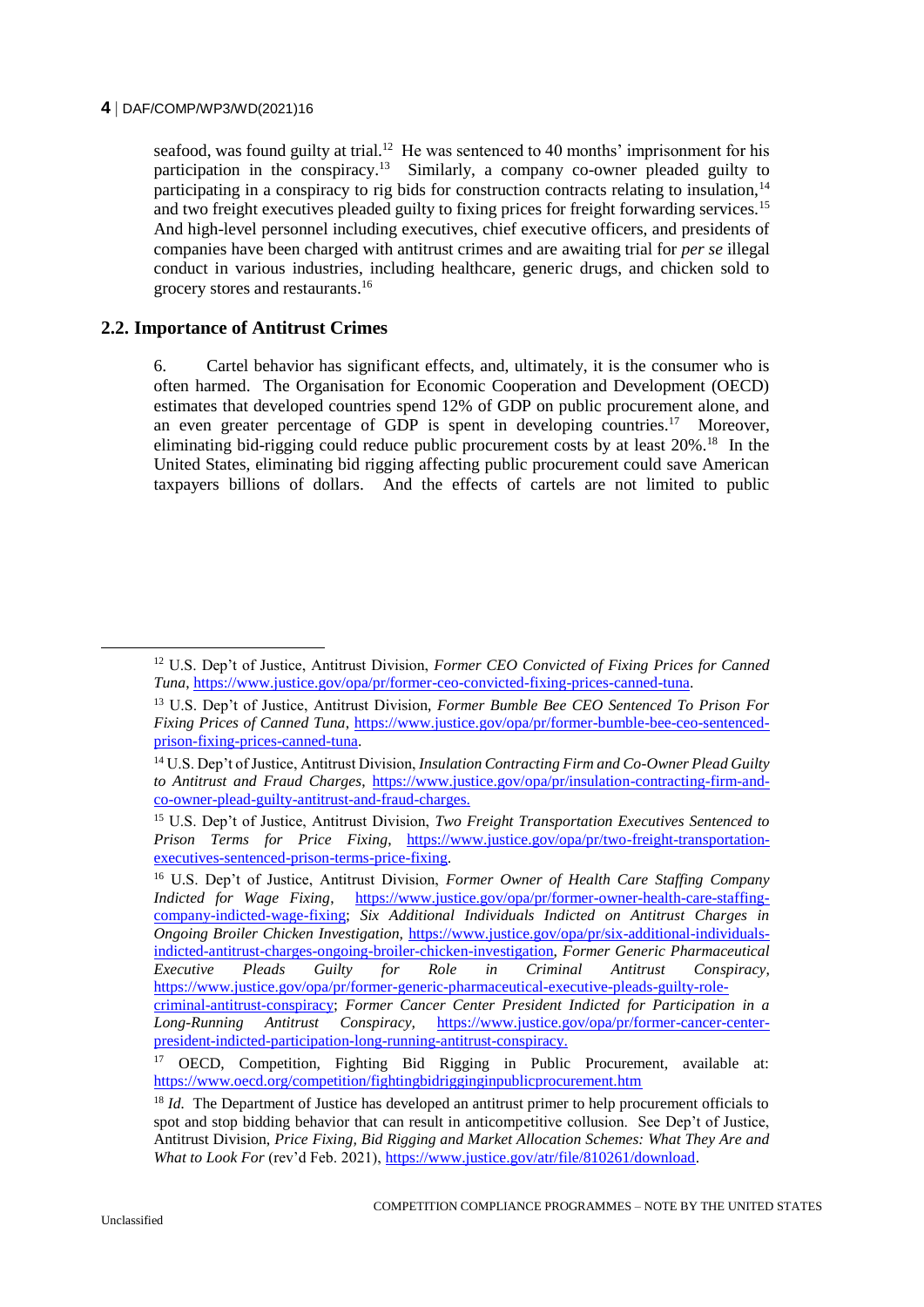procurement.<sup>19</sup> Taking into account collusion schemes that target private citizens, the amount of money lost to hardcore agreements is staggering.<sup>20</sup>

# **3. United States Consideration of Compliance Programs**

7. The Antitrust Division's mission is to promote economic competition through enforcement of the antitrust laws. The Department believes that holding individuals accountable for their wrongdoing is one of the most effective ways to combat corporate misconduct.<sup>21</sup> The Antitrust Division has also recognized the need for corporations to have strong compliance programs to detect and deter illegal conduct.<sup>22</sup> In an ideal world, compliance programs would prevent wrongdoing altogether.<sup>23</sup> But strong compliance programs also aid with early detection of wrongdoing and self-reporting.<sup>24</sup> Over the past few decades, the Antitrust Division has changed how it considers compliance programs at various stages of the prosecution of companies.

8. In the United States, the strength and robustness of a compliance program can be assessed at two stages in the course of prosecution: first, at the charging stage and second, at the sentencing stage. The charging stage refers to the time when prosecutors are considering whether to charge a corporation, and, in the case of a negotiated resolution, whether the company will be required to plead guilty, or whether the company and the government will enter into a deferred prosecution agreement. The sentencing stage refers to the time after a company has been convicted of a crime (i.e., after a company has pleaded guilty or after the company has been convicted at trial) when the court considers the appropriate sentence for a company.

<sup>19</sup> *See, e.g.,* U.S. Dep't of Justice, Antitrust Division, *One of the Nation's Largest Chicken Producers Pleads Guilty to Price Fixing and is Sentenced to a \$107 Million Criminal Fine*, [https://www.justice.gov/opa/pr/one-nation-s-largest-chicken-producers-pleads-guilty-price-fixing](https://www.justice.gov/opa/pr/one-nation-s-largest-chicken-producers-pleads-guilty-price-fixing-and-sentenced-107-million)[and-sentenced-107-million.](https://www.justice.gov/opa/pr/one-nation-s-largest-chicken-producers-pleads-guilty-price-fixing-and-sentenced-107-million)

<sup>20</sup> *See* U.S. Dep't of Justice, Antitrust Division, *Sherman Act Violations Resulting in Criminal Fines & Penalties of \$10 Million or More*, [https://www.justice.gov/atr/sherman-act-violations-yielding](https://www.justice.gov/atr/sherman-act-violations-yielding-corporate-fine-10-million-or-more)[corporate-fine-10-million-or-more](https://www.justice.gov/atr/sherman-act-violations-yielding-corporate-fine-10-million-or-more) (listing all criminal penalties imposed on companies in the United States totaling \$10 million or more).

<sup>&</sup>lt;sup>21</sup> Memorandum from Sally Yates, Deputy Att'y Gen., Dep't of Justice, to Assistant Att'y Gen., Antitrust Div., et al. (Sept. 9, 2015), [http://justice.gov/dag/file/769036/download;](http://justice.gov/dag/file/769036/download) Snyder, B., *Individual Accountability for Antitrust Crimes* (2016), [https://www.justice.gov/opa/file/826721/download.](https://www.justice.gov/opa/file/826721/download)

<sup>22</sup> Powers, R., *Criminal Antitrust Enforcement: Recent Highlights, Policy Initiatives, and What's to Come* (2019) [https://www.justice.gov/opa/speech/deputy-assistant-attorney-general-richard](https://www.justice.gov/opa/speech/deputy-assistant-attorney-general-richard-powers-delivers-remarks-29th-annual-antitrust)[powers-delivers-remarks-29th-annual-antitrust.](https://www.justice.gov/opa/speech/deputy-assistant-attorney-general-richard-powers-delivers-remarks-29th-annual-antitrust)

<sup>23</sup> Delrahim, M., *Wind of Change: A New Model for Incentivizing Antitrust Compliance Programs* (2019), [https://www.justice.gov/opa/speech/assistant-attorney-general-makan-delrahim-delivers](https://www.justice.gov/opa/speech/assistant-attorney-general-makan-delrahim-delivers-remarks-new-york-university-school-l-0)[remarks-new-york-university-school-l-0](https://www.justice.gov/opa/speech/assistant-attorney-general-makan-delrahim-delivers-remarks-new-york-university-school-l-0)

<sup>24</sup> *Id.*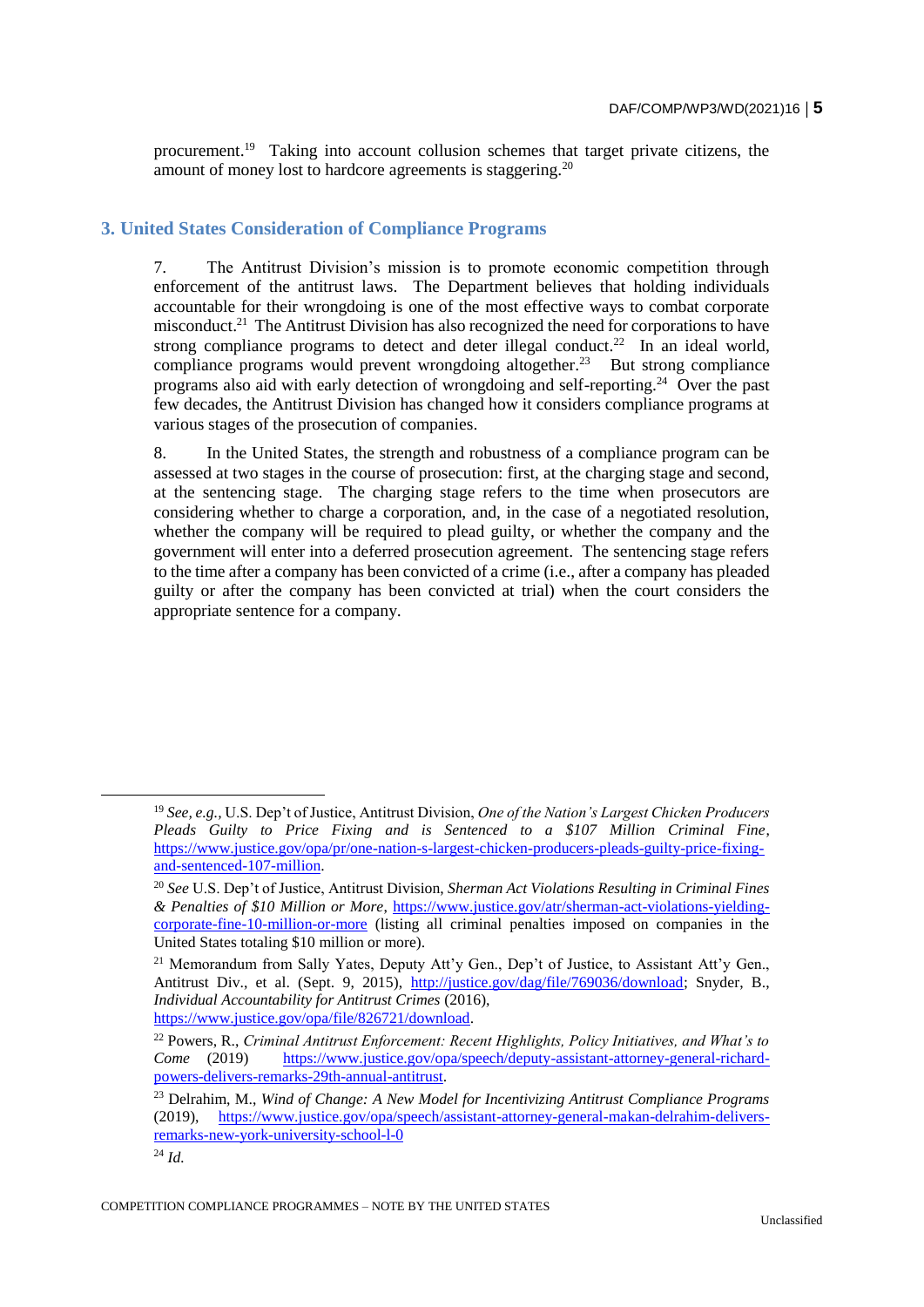# **3.1. Antitrust Division Policy Before 2019**

#### *3.1.1. Charging Stage Decisions*

9. At the charging stage, all federal prosecutors are required to consider Department of Justice policy, contained in the Principles of Federal Prosecution.<sup>25</sup> When prosecutors are considering whether to charge a company, they must also look to the Principles of Federal Prosecution of Business Organizations. The Principles of Federal Prosecution of Business Organizations contain eleven factors that prosecutors must analyze before making a charging decision. <sup>26</sup> One of the factors is consideration of "the adequacy and effectiveness of the corporation's compliance program at the time of the offense, as well as at the time of the charging decision."<sup>27</sup> However, when conducting a charging analysis before 2019, Antitrust Division prosecutors did not consider a company's compliance program because the Justice Manual recognized a special consideration for antitrust crimes due to the Antitrust Division's Leniency Policy, under which the Division will not criminally charge the first company to report a criminal antitrust violation.<sup>28</sup>

### *3.1.2. Sentencing Stage Compliance Consideration*

10. In the United States, the U.S. Sentencing Guidelines serve as a baseline to establish consistent policies and practices for federal courts, and serve to inform courts about the appropriate form and severity of punishment for federal crimes.<sup>29</sup> Generally, the Sentencing Guidelines work as a point system: each crime is associated with a certain number of points, with points that are added or subtracted based on various facts and factors relating to the crime (e.g., amount of affected volume of commerce, number of employees involved), and additional points are added or subtracted from the total score based on factors that enhance or mitigate criminal culpability.

<span id="page-5-0"></span>11. Since 2004, the Sentencing Guidelines have included a recognition that the existence of an "effective compliance and ethics program" may mitigate ultimate punishment of the organization.<sup>30</sup> This section of the Sentencing Guidelines is applicable to all federal crimes, including antitrust violations. The Sentencing Guidelines describe the characteristics of compliance and ethics program that would permit sentencing mitigation. It further notes that compliance mitigation is unavailable if "the organization unreasonably delayed reporting the offence to appropriate governmental authorities" after becoming aware of the offense. The Sentencing Guidelines also create a rebuttable presumption that a compliance and ethics program is not effective if individuals with substantial authority within the organization participated in, condoned, or were willfully ignorant of the offense, or if high-level personnel of a small organization participated in, condoned, or were

<sup>25</sup> U.S. Department of Justice, *Principles of Federal Prosecution of Business Organizations*, [https://www.justice.gov/jm/jm-9-28000-principles-federal-prosecution-business-organizations,](https://www.justice.gov/jm/jm-9-28000-principles-federal-prosecution-business-organizations)  <sup>26</sup> *Id.*

<sup>27</sup> Delrahim, M., *Wind of Change: A New Model for Incentivizing Antitrust Compliance Programs* (2019), [https://www.justice.gov/opa/speech/assistant-attorney-general-makan-delrahim-delivers](https://www.justice.gov/opa/speech/assistant-attorney-general-makan-delrahim-delivers-remarks-new-york-university-school-l-0)[remarks-new-york-university-school-l-0](https://www.justice.gov/opa/speech/assistant-attorney-general-makan-delrahim-delivers-remarks-new-york-university-school-l-0)

<sup>&</sup>lt;sup>28</sup> *Id*.; Corporate Leniency Policy, [https://atrnet.atr.doj.gov/subdocs/0091.pdf.](https://atrnet.atr.doj.gov/subdocs/0091.pdf)

<sup>29</sup> U.S. Sentencing Commission, *United States Sentencing Guidelines*, Part A.1.3, [https://www.ussc.gov/guidelines/2018-guidelines-manual/annotated-2018-chapter-1#NaN.](https://www.ussc.gov/guidelines/2018-guidelines-manual/annotated-2018-chapter-1#NaN)

<sup>30</sup> U.S. Sentencing Commission, *United States Sentencing Guidelines*, § 8B2.1 [https://www.ussc.gov/guidelines/2018-guidelines-manual/annotated-2018-chapter-8;](https://www.ussc.gov/guidelines/2018-guidelines-manual/annotated-2018-chapter-8) *see also* Amendment 673 https://www.ussc.gov/guidelines/amendment/673.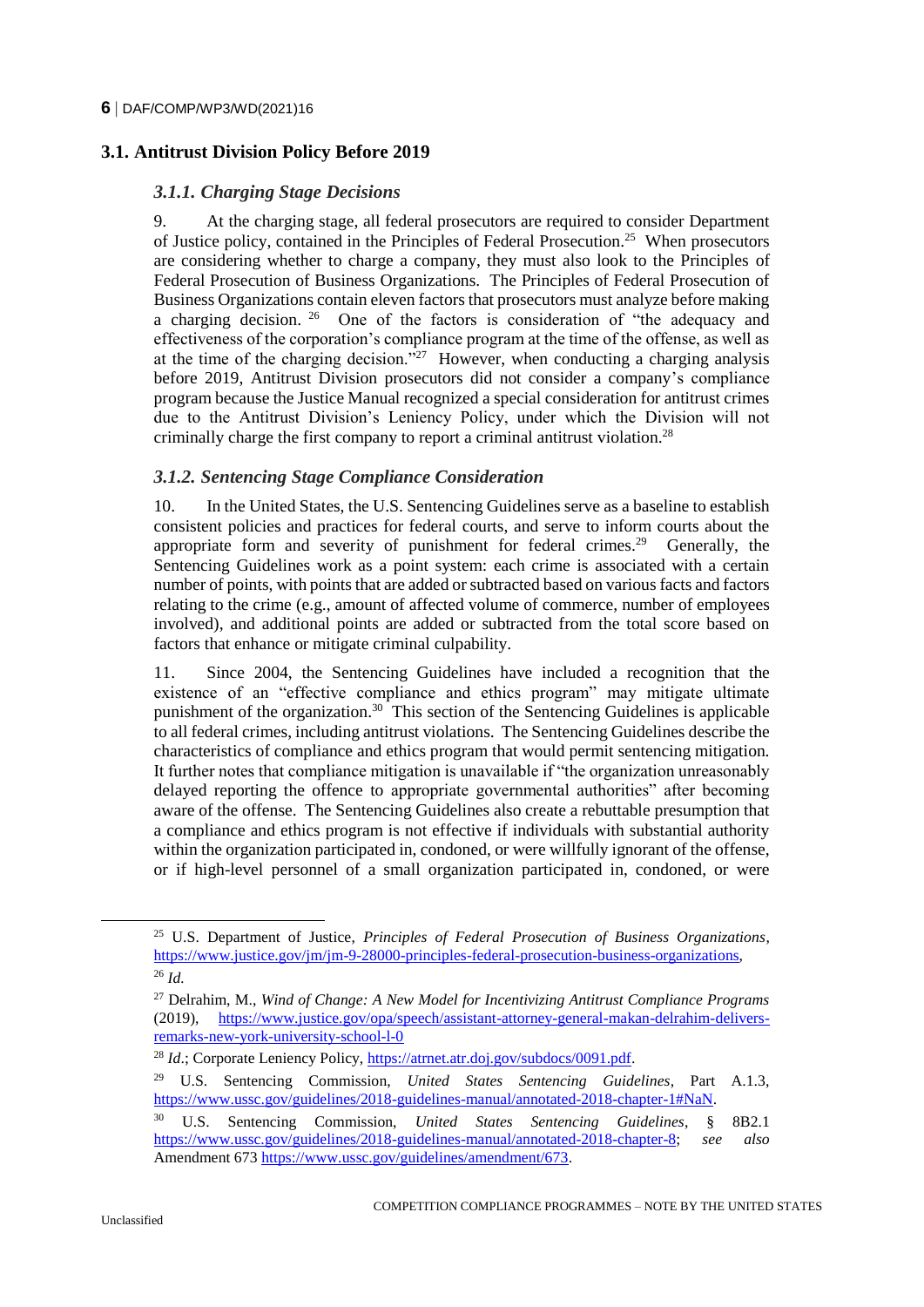<span id="page-6-0"></span>willfully ignorant of the offense.<sup>31</sup> Because of these limitations, the sentencing mitigation for an effective compliance program is rarely given.<sup>32</sup> The Antitrust Division has never sought to mitigate a corporation's sentence for an established compliance program under the Sentencing Guidelines.

<span id="page-6-2"></span><span id="page-6-1"></span>12. In a few cases, starting in 2015, the Antitrust Division has recommended reducing a corporation's criminal fine based on their forward-looking compliance programs.<sup>33</sup> The Division made it clear that it recognizes companies' extraordinary efforts to enhance compliance programs and change the corporate culture that allowed the cartel to exist and continue, and when faced with such efforts, the Division will seek lower criminal fines.<sup>34</sup>

### **3.2. Compliance Round Table 2018**

13. In 2018, the Antitrust Division hosted a public roundtable to explore the issue of corporate antitrust compliance and its implications for criminal enforcement policy.<sup>35</sup> The Division announced it was seeking ways to gain insight into how to promote antitrust compliance. The roundtable included discussions among in-house counsel, attorneys who represent companies in cartel investigations, and international enforcers.

# **3.3. Compliance Policy Change 2019**

14. The Antitrust Division announced a change in its policy addressing two primary areas: (1) the Antitrust Division would now consider corporate compliance programs at the charging stage, and (2) the Antitrust Division explained and clarified its consideration of corporate compliance programs at the sentencing stage.<sup>36</sup>

# *3.3.1. Charging Stage*

15. At the charging stage, the Division announced that its prosecutors would now consider all the factors listed in the Principles of Prosecution of Business Organizations including the effectiveness of a compliance program. This is in addition to consideration of the factors listed in the Principles of Prosecution and the Antitrust Division's Leniency Policy. $37$  In addition, to promote transparency, the Division also published a guidance

<sup>&</sup>lt;sup>31</sup> U.S. Sentencing Commission, United States Sentencing Guidelines § 8C2.5 (includes definitions of high-level individuals and individuals with substantial authority).

<sup>&</sup>lt;sup>32</sup> Remarks of Kathleen Grilli at Antitrust Compliance Roundtable 7, [https://www.justice.gov/atr/page/file/1064291/download.](https://www.justice.gov/atr/page/file/1064291/download)

<sup>&</sup>lt;sup>33</sup> This form of sentencing credit is based on a statutory provision (18 U.S.C. § 3572) rather than the sentencing guidelines. *US v. Kayaba Industry Co., Ltd.*, 15-cr-98-MRB (S.D. OH, Sept. 16, 2015), Plea Agreement, ECF. 9, [https://www.justice.gov/atr/case-document/file/791911/download;](https://www.justice.gov/atr/case-document/file/791911/download) *US v. Barclays PLC*, 15-cr-77-SRU (D. CT, May 5, 2015) Plea Agreement, ECF 6, [https://www.justice.gov/atr/file/838001/download.](https://www.justice.gov/atr/file/838001/download)

<sup>34</sup> Snyder, B., *Remarks Delivered at the Sixth Annual Chicago Forum on International Antitrust* (2015), [https://www.justice.gov/opa/speech/deputy-assistant-attorney-general-brent-snyder](https://www.justice.gov/opa/speech/deputy-assistant-attorney-general-brent-snyder-delivers-remarks-sixth-annual-chicago)[delivers-remarks-sixth-annual-chicago.](https://www.justice.gov/opa/speech/deputy-assistant-attorney-general-brent-snyder-delivers-remarks-sixth-annual-chicago)

<sup>&</sup>lt;sup>35</sup> Information related to the public roundtable on criminal antitrust compliance, including transcripts and videos, can be found on the Division's website: [https://www.justice.gov/atr/events/public](https://www.justice.gov/atr/events/public-roundtable-antitrust-criminal-compliance)[roundtable-antitrust-criminal-compliance.](https://www.justice.gov/atr/events/public-roundtable-antitrust-criminal-compliance)

<sup>36</sup> Delrahim, M., *Wind of Change: A New Model for Incentivizing Antitrust Compliance Programs* (2019), [https://www.justice.gov/opa/speech/assistant-attorney-general-makan-delrahim-delivers](https://www.justice.gov/opa/speech/assistant-attorney-general-makan-delrahim-delivers-remarks-new-york-university-school-l-0)[remarks-new-york-university-school-l-0.](https://www.justice.gov/opa/speech/assistant-attorney-general-makan-delrahim-delivers-remarks-new-york-university-school-l-0)

<sup>37</sup> *Id.*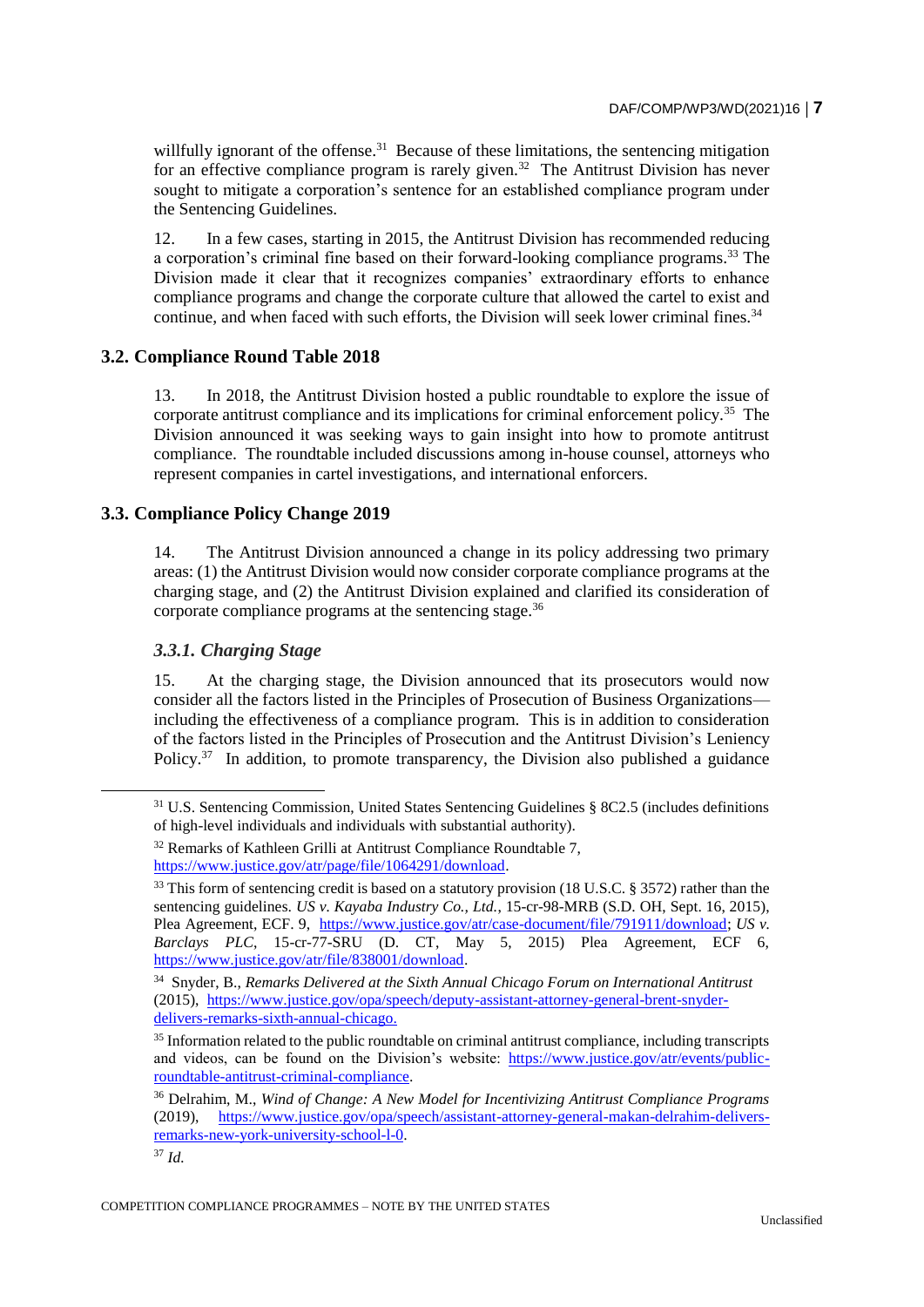document, which Division prosecutors use to assess corporate compliance programs.<sup>38</sup> The assessment is grounded in three fundamental questions set forth in the Principles of Prosecution of Business Organizations: "Is the corporation's compliance program well designed? Is the program being applied earnestly and in good faith? Does the corporation's compliance program work?"<sup>39</sup>

16. The Division's guidance begins with a set of non-dispositive preliminary questions, designed to focus the analysis of a company's compliance program: <sup>40</sup>

- 1. Does the company's compliance program address and prohibit criminal antitrust violations?
- 2. Did the antitrust compliance program detect and facilitate prompt reporting of the violation?
- 3. To what extent was a company's senior management involved in the violation?<sup>41</sup>

17. To answer these questions, prosecutors consider nine factors to evaluate the effectiveness of an antitrust compliance program:

*(1) the design and comprehensiveness of the program; (2) the culture of compliance within the company; (3) responsibility for, and resources dedicated to, antitrust compliance; (4) antitrust risk assessment techniques; (5) compliance training and communication to employees; (6) monitoring and auditing techniques, including continued review, evaluation, and revision of the antitrust compliance program; (7) reporting mechanisms; (8) compliance incentives and discipline; and (9) remediation methods.<sup>42</sup>*

18. The Department "has no formulaic requirements regarding corporate compliance programs"<sup>43</sup> and the Division's factors are not a checklist; rather, Antitrust Division prosecutors take a holistic view of the company—including its size and resources allocated to the company's antitrust compliance program, its conduct, and relevant policy considerations, including the Principles of Federal Prosecution, Principles of Federal Prosecution of Business Organizations, and the Leniency Policy, and make a determination as to whether a charge is appropriate. $44$  In the case of a negotiated resolution, the Division will determine whether the conduct should be resolved by means of a plea agreement or a deferred prosecution agreement.<sup>45</sup> As the Antitrust Division Manual notes, "deferred prosecution agreements 'occupy an important middle ground between declining prosecution and obtaining the conviction of a corporation."<sup>46</sup>

<sup>38</sup> Evaluation of Corporate Compliance Programs, [https://www.justice.gov/atr/page/file/1182001/download.](https://www.justice.gov/atr/page/file/1182001/download)

<sup>39</sup> *Id.* at 2; Justice Manual § 9-28.800.

<sup>&</sup>lt;sup>40</sup> *Id.* ("These questions are intended to help Division prosecutors focus the analysis discussed below on the factors most relevant to the specific circumstances under review.")

<sup>41</sup> Evaluation of Corporate Compliance Programs at 3.

<sup>42</sup> *Id.* at 3-4.

<sup>43</sup> Justice Manual § 9-28.800

<sup>44</sup> *Antitrust Division Manual* at III.G.2.c[, https://www.justice.gov/atr/file/761166/download.](https://www.justice.gov/atr/file/761166/download)

<sup>45</sup> *Id.*

<sup>46</sup> *Id.* (quoting the Justice Manual at § 9-28.400).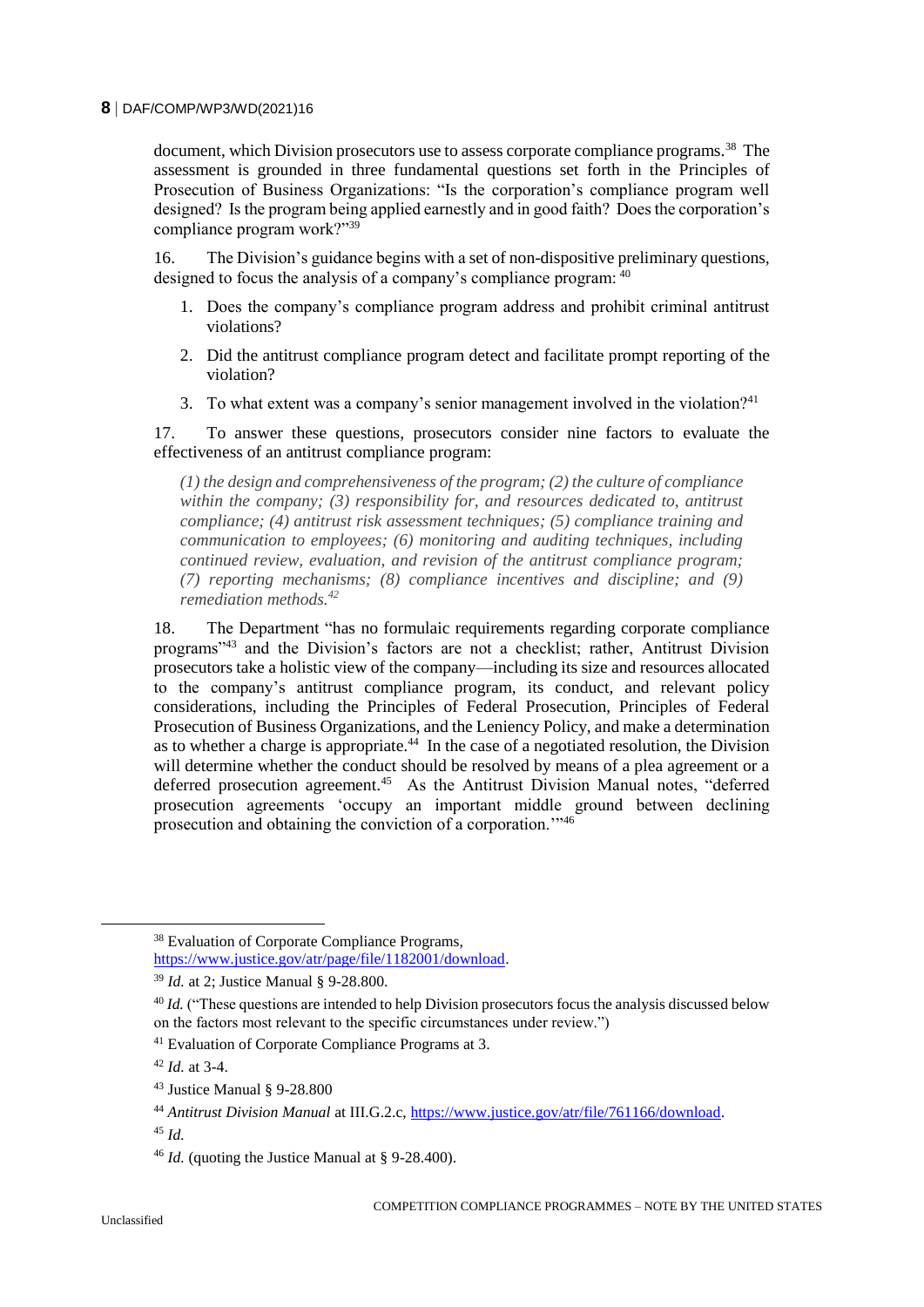# *3.3.2. Sentencing Stage*

19. At the sentencing stage, the Antitrust Division clarified the three ways that effective compliance programs could have an impact. First, the Sentencing Guidelines permit a reduction in culpability score for defendants with effective compliance programs as defined in the Guidelines.<sup>47</sup> Second, the Division may find a compliance program relevant when determining the appropriate recommended corporate fine within the guidelines range, or may consider extraordinary compliance programs as the basis to ask a court to provide a downward departure from the guidelines penalty.<sup>48</sup> Finally, the existence and effectiveness of a corporate compliance program is relevant to whether the Division recommends that a corporate offender receives probation.<sup>49</sup>

20. To date, the Antitrust Division has not entered into a deferred prosecution agreement with a company based on the effectiveness of its antitrust compliance program.<sup>50</sup> The Division has entered into DPAs with companies based on other factors from the Principles of Federal Prosecution of Business Organizations.<sup>51</sup>

# **4. Strengthening the Culture of Compliance**

21. The Division changed its compliance policy to incentivize corporate compliance and good corporate citizenship.<sup>52</sup> Corporate compliance is the first line of defense in the fight against cartels. In an ideal world, effective corporate compliance policies would deter all wrongdoing. Even when wrongdoing occurs, effective corporate compliance programs aid with prompt detection, minimize harm, and put the company in a position to win the race for leniency.<sup>53</sup> If a company is not the first to report the wrongdoing, companies with a strong culture of compliance and an effective compliance program that leads to swift termination of the conduct are better positioned to earn a DPA and avoid criminal conviction.<sup>54</sup>

22. The first fundamental question Division prosecutors consider when evaluating the effectiveness of compliance programs is whether the program is well designed. Companies of all sizes must efficiently allocate resources to compliance. A company's program,

<sup>47</sup> *See infra* n. [30-](#page-5-0)[32](#page-6-0) and accompanying text.

<sup>48</sup> *See infra* n. [33-](#page-6-1)[34](#page-6-2) and accompanying text.

<sup>49</sup> M. Delrahim, *Wind of Change: A New Model for Incentivizing Antitrust Compliance Programs* (2019), [https://www.justice.gov/opa/speech/assistant-attorney-general-makan-delrahim-delivers](https://www.justice.gov/opa/speech/assistant-attorney-general-makan-delrahim-delivers-remarks-new-york-university-school-l-0)[remarks-new-york-university-school-l-0](https://www.justice.gov/opa/speech/assistant-attorney-general-makan-delrahim-delivers-remarks-new-york-university-school-l-0) (noting that the Division typically does not seek probation for pleading corporations except in limited circumstances).

<sup>&</sup>lt;sup>50</sup> Deferred Prosecution Agreements (DPA) contain a section explaining that a DPA is based on individual facts and circumstances of each case, and identifying some of the facts the United States considered. *See, e.g.*, *United States v. Taro Pharmaceuticals U.S.A., Inc.*, 20-cr-214-RBS, ECF 2 at 3-4 (E.D. PA July 23, 2020).

<sup>51</sup> *See, e.g.*, *United States v. Taro Pharmaceuticals U.S.A., Inc.*, 20-cr-214-RBS, ECF 2 at 3-4 (E.D. PA July 23, 2020) (generic drugs); *United States v. Sandoz Inc.*, 20-cr-111-RBS, ECF 2 at 4 (E.D. PA March 2, 2020) (generic drugs); *United States v. Florida Cancer Specialists & Research Institute, LLC*, 20-cr-78-TPB-MRM ECF 3 at 4 (S.D. FL Apr. 30, 2020) (oncology services).

<sup>52</sup> Powers, R., *Criminal Antitrust Enforcement: Recent Highlights, Policy Initiatives, and What's to Come* (2019) [https://www.justice.gov/opa/speech/deputy-assistant-attorney-general-richard](https://www.justice.gov/opa/speech/deputy-assistant-attorney-general-richard-powers-delivers-remarks-29th-annual-antitrust)[powers-delivers-remarks-29th-annual-antitrust.](https://www.justice.gov/opa/speech/deputy-assistant-attorney-general-richard-powers-delivers-remarks-29th-annual-antitrust)

<sup>53</sup> *Id.*

<sup>54</sup> *Id.*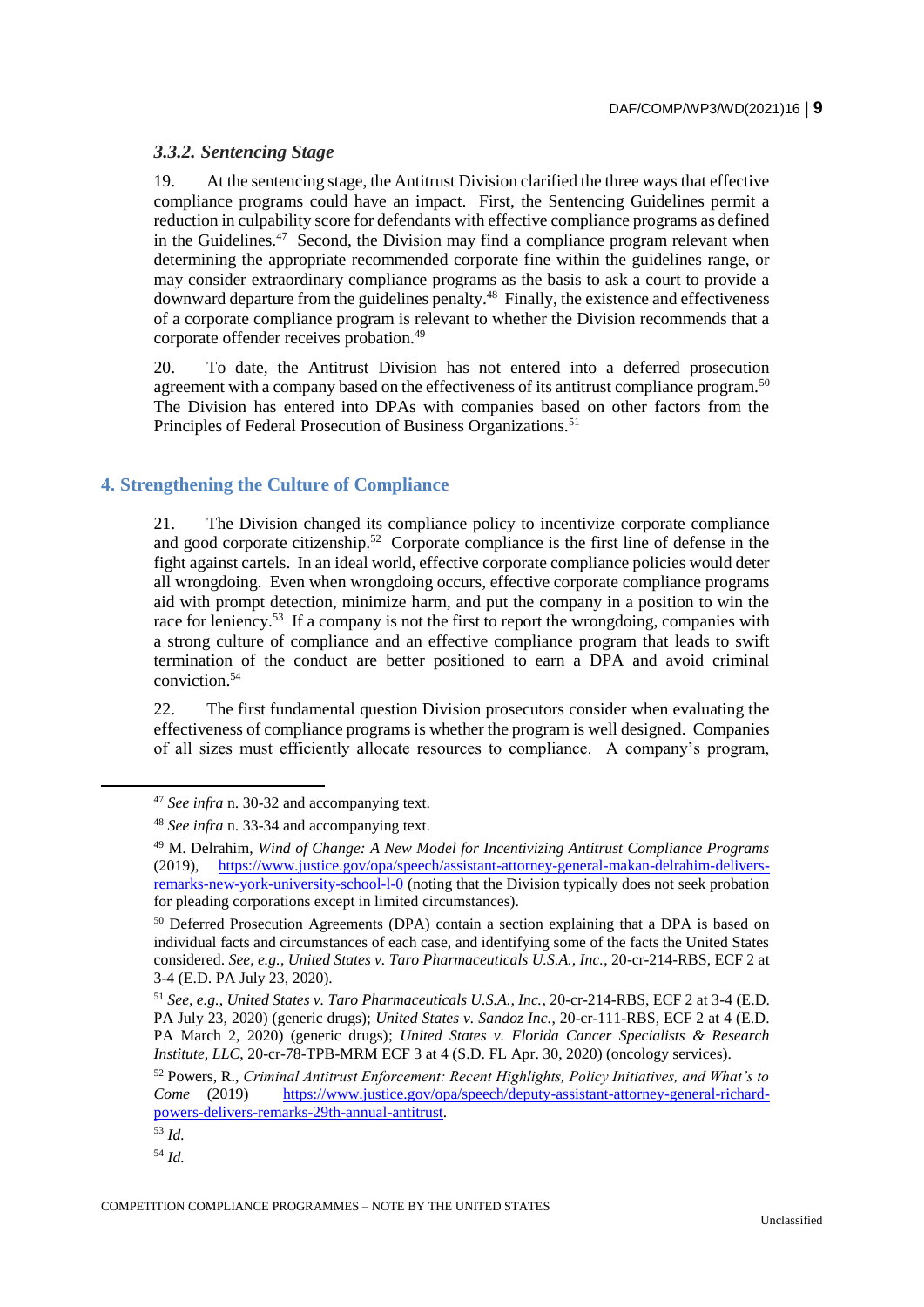regardless of its size, should be appropriately tailored to the company's line of business.<sup>55</sup> Well-designed programs focus resources in high-risk areas commensurate with the risk and the size of the corporation. From an antitrust perspective, areas of high risk include places where competitors come into contact (e.g., at sales conferences and trade shows), and portions of the business where competitively sensitive information is held and shared (e.g., sales and pricing, human resources). Well-designed compliance programs focus resources for training and detection in those areas.

23. The Division does not look only at antitrust-specific compliance; well-designed programs have effective mechanisms for employees to report wrongdoing anonymously, confidentially, and without fear of retaliation.<sup>56</sup> The Division also considers the company's culture of compliance—whether compliance is promoted and championed by senior leadership, how well reporting mechanisms are known, and how often the mechanisms are used.<sup>57</sup> Indeed, the Division looks to whether the company has essentially implemented a "paper program" rather than making a true investment in compliance.<sup>58</sup>

# **5. Additional Aspects of Enforcement that Strengthen Compliance Incentives**

24. A number of factors incentivize companies to create and maintain effective compliance programs. First, the Division's leniency program remains one of the most important investigative tools to detect cartels and incentivize early reporting. In addition, the Antitrust Division has increased its outreach to federal investigators and the business community through the Procurement Collusion Strike Force (PCSF). Finally, a newlyenacted law now permits antitrust whistleblowers to sue their employer if they are retaliated against for reporting criminal antitrust activity or cooperating with a government criminal antitrust investigation or prosecution.

#### **5.1. Leniency Policy**

25. The Corporate Leniency Policy is a voluntary disclosure program under which companies receive non-prosecution protection if they are the first corporation to self-report participation in a criminal cartel, cooperate fully with the Division's investigation of coconspirators, and if they meet basic qualifying criteria.<sup>59</sup> The Leniency Policy is founded on three key principles that ensure its efficacy: (a) the threat of severe and significant sanctions, (b) a heightened fear of detection, and (c) transparency and predictability in its application.<sup>60</sup> Successful applicants receive non-prosecution protections from the United States for criminal antitrust behavior, and are exposed to only single damages in related

<sup>55</sup> Justice Manual § 9-28.800, Evaluation of Corporate Compliance Programs, at 2, 7.

<sup>56</sup> Evaluation of Corporate Compliance Programs, at 11.

<sup>57</sup> Evaluation of Corporate Compliance Programs, at 5, 11.

<sup>58</sup> *See* Evaluation of Corporate Compliance Programs, at 4.

<sup>59</sup> U.S. Dep't of Justice, Antitrust Division, *Corporate Leniency Policy* and other leniency documents are available a[t https://www.justice.gov/atr/leniency-program.](https://www.justice.gov/atr/leniency-program) In addition to a corporate leniency policy, the Antitrust Division has an individual leniency policy, which is outside the purview of this submission.

<sup>60</sup> R. Powers, *A Matter of Trust: Enduring Leniency Lessons for the Future of Cartel Enforcement* (2020), [https://www.justice.gov/opa/speech/deputy-assistant-attorney-general-richard-powers](https://www.justice.gov/opa/speech/deputy-assistant-attorney-general-richard-powers-delivers-remarks-13thinternational)[delivers-remarks-13thinternational.](https://www.justice.gov/opa/speech/deputy-assistant-attorney-general-richard-powers-delivers-remarks-13thinternational)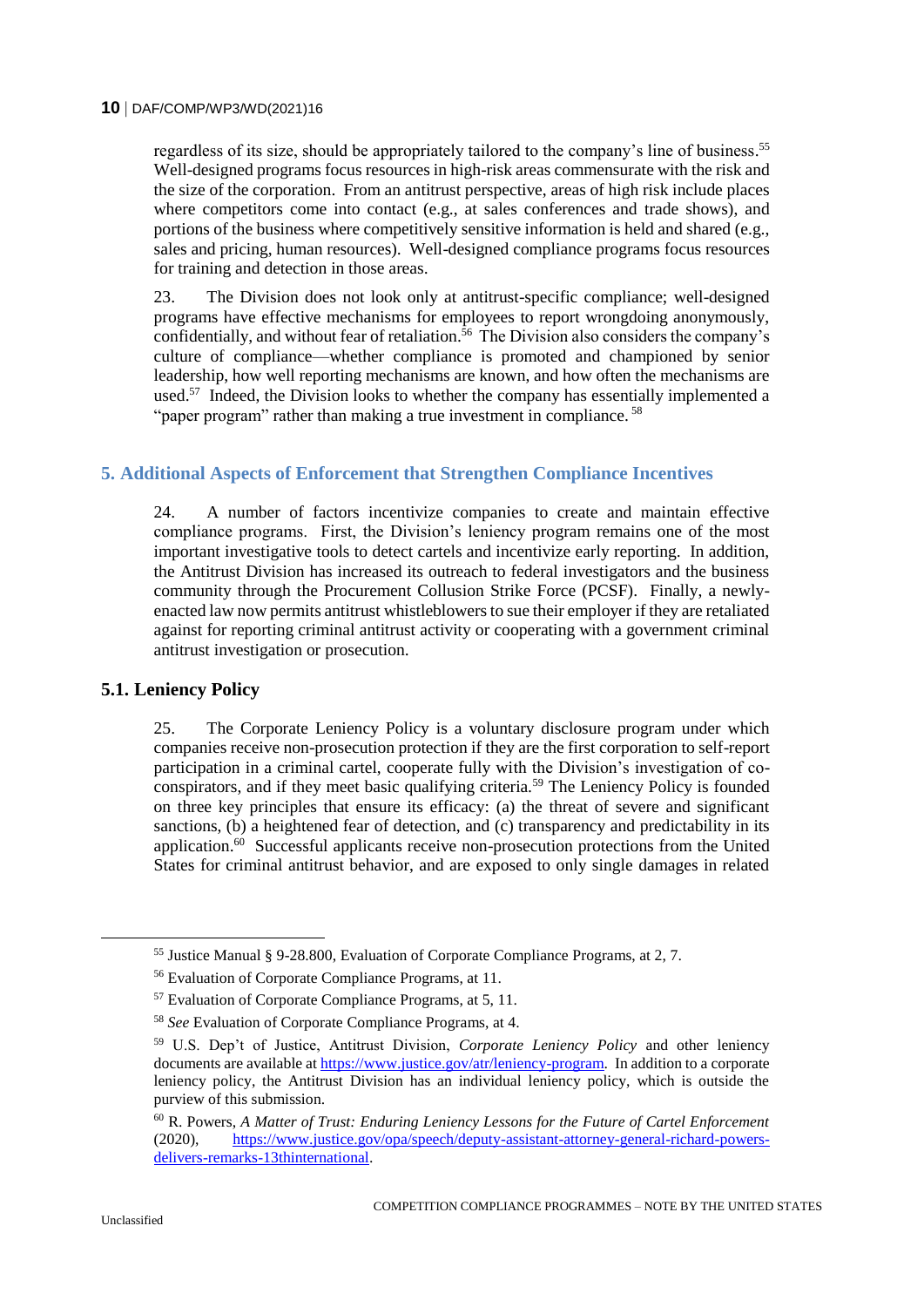civil litigation.<sup>61</sup> The Leniency Policy creates powerful incentives for companies to selfreport their involvement in criminal cartel activity.<sup>62</sup> Effective compliance programs help companies promptly detect wrongdoing to enable them to win the race for leniency.<sup>63</sup> And even if they lose the race to qualify for corporate leniency, companies with effective compliances policies and a strong culture of compliance will be better positioned to avoid a criminal conviction through a deferred prosecution agreement.<sup>64</sup>

### **5.2. Procurement Collusion Strike Force**

26. In November 2019, the Antitrust Division launched the PCSF, a coordinated interagency partnership focused on public procurement with the goal of deterring hardcore antitrust crimes and effectively detecting, investigating, and prosecuting antitrust cartels.<sup>65</sup> One way the PCSF seeks to achieve its mission is through focused outreach to law enforcement agents, investigators, analysts, auditors, attorneys, and procurement officers to train them on hardcore antitrust crimes and how to spot the red flags of collusion. To date, the PCSF has trained more than 12,000 individuals in these groups. The PCSF is also focused on ensuring contractors are aware of criminal antitrust laws and the high penalties that accompany violation of those laws. Since November 2019, the PCSF has opened more than 30 investigations. By increasing enforcement in the public procurement space and by increasing awareness to all key stakeholders, the PCSF increases the likelihood of detection of antitrust cartels and further incentivizes corporations to enact robust compliance programs.

# **5.3. Criminal Antitrust Anti-Retaliation Act**

27. At the end of 2020, the United States passed legislation that strengthens the legal protections for antitrust whistleblowers. The Criminal Antitrust Anti-Retaliation Act (CAARA) prohibits employers from taking punitive action against employees because they report criminal antitrust violations to their employer, or who assist a federal government investigation or proceeding.<sup>66</sup> CAARA incentivizes early whistleblowing by those who may have otherwise turned a blind eye to the conduct, or worse, engaged in the criminal conspiracy. CAARA further incentivizes companies to create robust compliance programs that facilitate reporting of suspected antitrust wrongdoing without fear of reprisal. It also

[https://www.govinfo.gov/content/pkg/PLAW-108publ237/pdf/PLAW-108publ237.pdf,](https://www.govinfo.gov/content/pkg/PLAW-108publ237/pdf/PLAW-108publ237.pdf) *reauthorized and made permanent in* H.R. Res. 7036, 116th Cong. (2020); S. Res. 3377, 116th Cong. (2020), [https://www.congress.gov/bill/116th-congress/senate-bill/3377.](https://www.congress.gov/bill/116th-congress/senate-bill/3377)

<sup>&</sup>lt;sup>61</sup> Since 2004, successful corporate applicants to the Division's Leniency Program qualify for detrebling of damages in civil plaintiffs' suits, provided that they cooperate with civil plaintiffs' attorneys in the civil action. Antitrust Criminal Penalty enhancement and Reform Act of 2004 (ACPERA), Pub L. No. 108-237, 118 Stat. 661 (2004),

<sup>62</sup> B. Snyder, *Individual Accountability for Antitrust Crimes* (2016), [https://www.justice.gov/opa/speech/deputyassistant-attorney-general-brent-snyder-delivers](https://www.justice.gov/opa/speech/deputyassistant-attorney-general-brent-snyder-delivers-remarks-yale-global-antitrust)[remarks-yale-global-antitrust](https://www.justice.gov/opa/speech/deputyassistant-attorney-general-brent-snyder-delivers-remarks-yale-global-antitrust)

<sup>63</sup> R. Powers, *A Matter of Trust: Enduring Leniency Lessons for the Future of Cartel Enforcement* (2020), [https://www.justice.gov/opa/speech/deputy-assistant-attorney-general-richard-powers](https://www.justice.gov/opa/speech/deputy-assistant-attorney-general-richard-powers-delivers-remarks-13thinternational)[delivers-remarks-13thinternational.](https://www.justice.gov/opa/speech/deputy-assistant-attorney-general-richard-powers-delivers-remarks-13thinternational)

<sup>64</sup> *Id.*

<sup>65</sup> U.S. Dep't of Justice, Antitrust Division, Procurement Collusion Strike Force, available at: [https://www.justice.gov/procurement-collusion-strike-force.](https://www.justice.gov/procurement-collusion-strike-force)

<sup>66</sup> Criminal Antitrust Anti-Retaliation Act of 2019 (CAARA), Pub. L. No. 116-257 (2020), *available at* [https://www.congress.gov/bill/116th-congress/senate-bill/2258/text.](https://www.congress.gov/bill/116th-congress/senate-bill/2258/text)